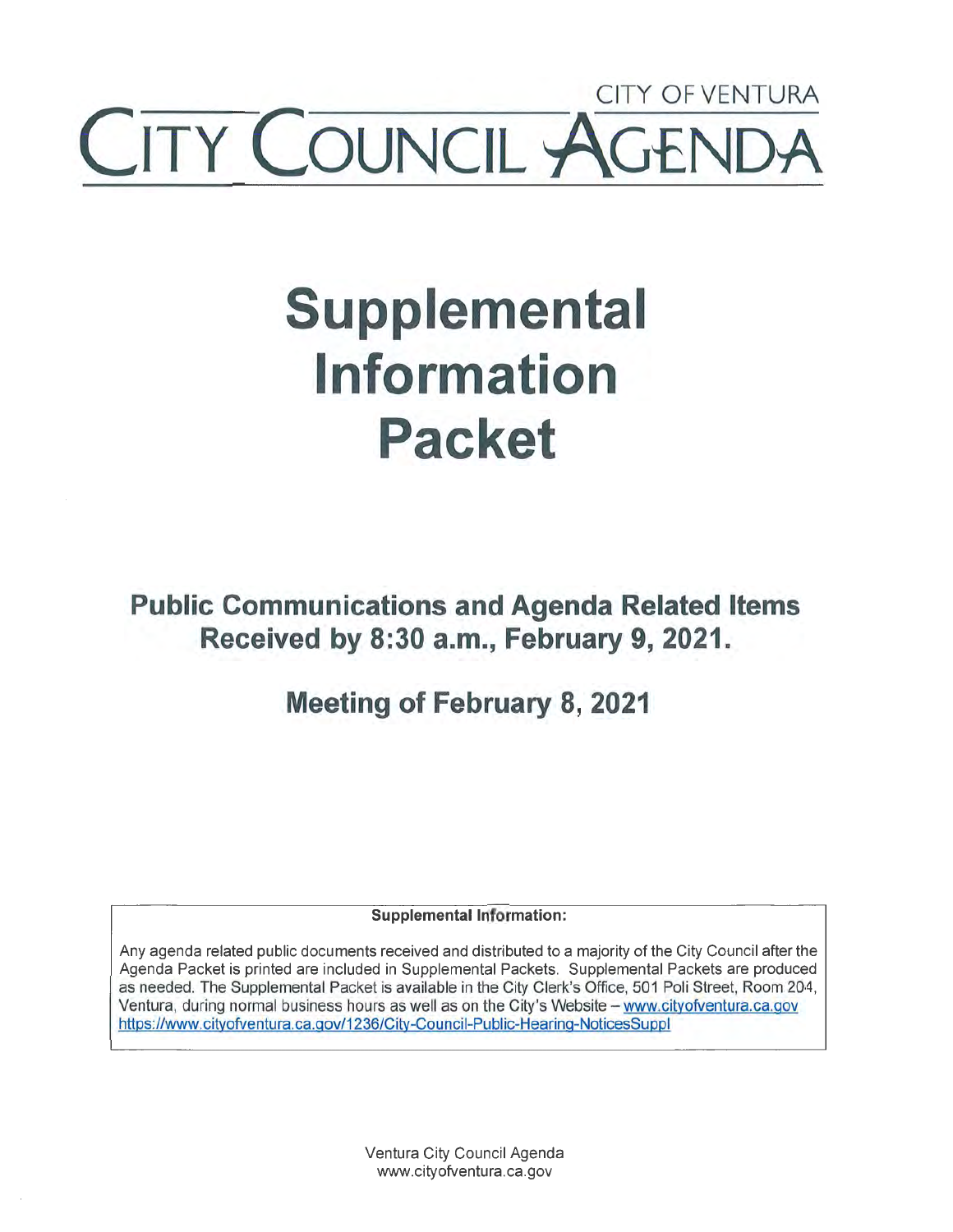### AGENDA ITEM 12A

## ADOPTION OF COMMERCIAL CANNABIS PROGRAM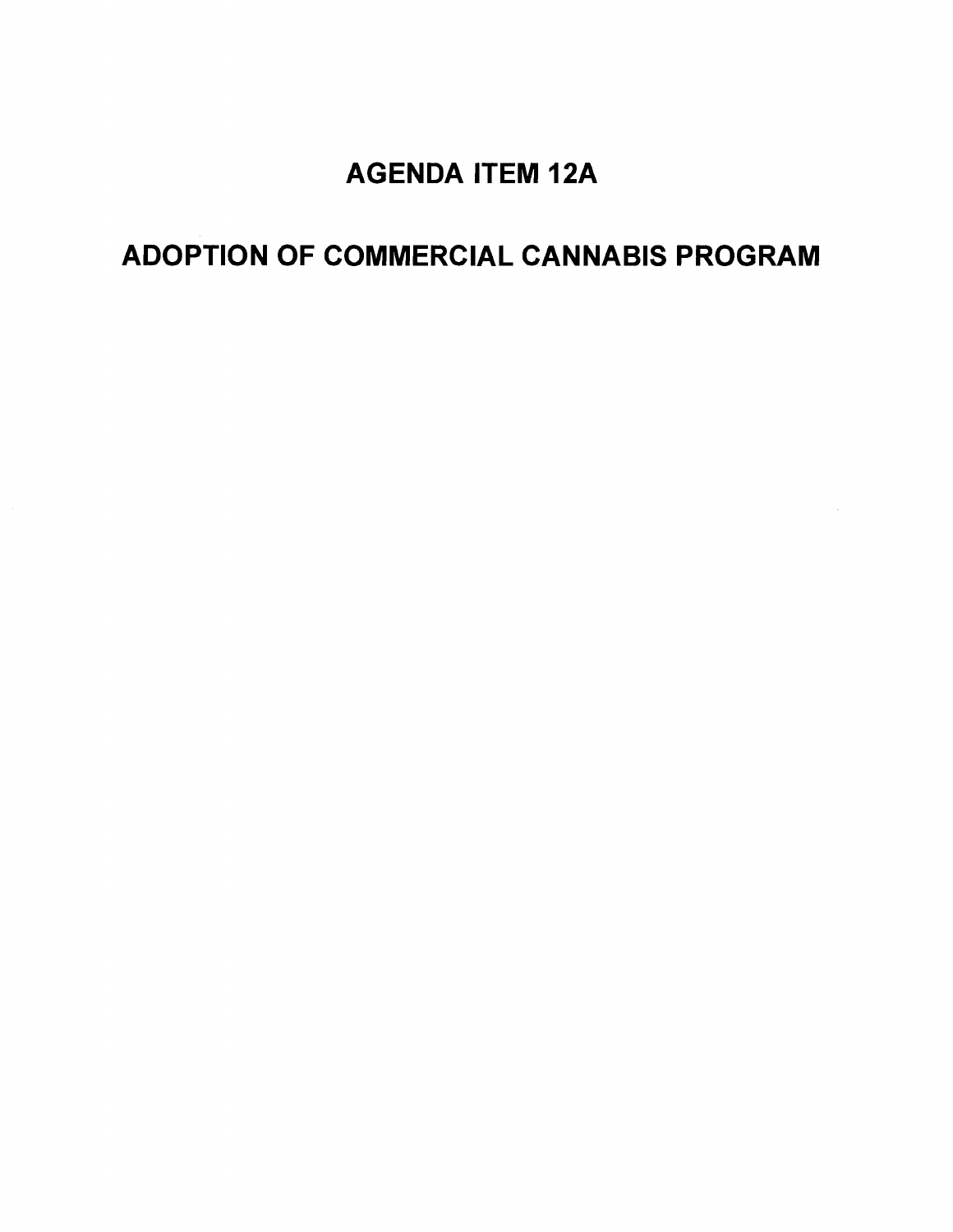#### **Tracy Oehler**

**From: Sent: To: Subject:** 

lee, Sun · Monday, February 8, 2021 5:12 PM City Clerk -EXT- Marijuana

Hi,

Just wanted to give my two cents on this issue. My understanding that there is discussion allowing Marijuana to be within 600 feet of schools where as cigarettes and alcohol needs to be 1000 feet from schools.

I would warn the city counsel that in my practice seeing pediatric patients everyday, I see the continual what i call the 'benignification,' and I can tell you for sure that our children are suffering from the integration of Marijuana in their everyday life. I have families and patients are having this drug rip their families apart.

Please keep in mind that prosecution of people who have possession of marijuana or use of marijuana is one thing, but allowing it near our children or the schools is not acceptable either.

Sun Moon Lee, MD FAAP Pediatrician Medical Director, Pediatric Diagnostic Center.

Get Outlook for iOS **CAUTION: This email originated from outside the City of Ventura. Exercise caution when opening attachments or clicking links, especially from unknown senders.**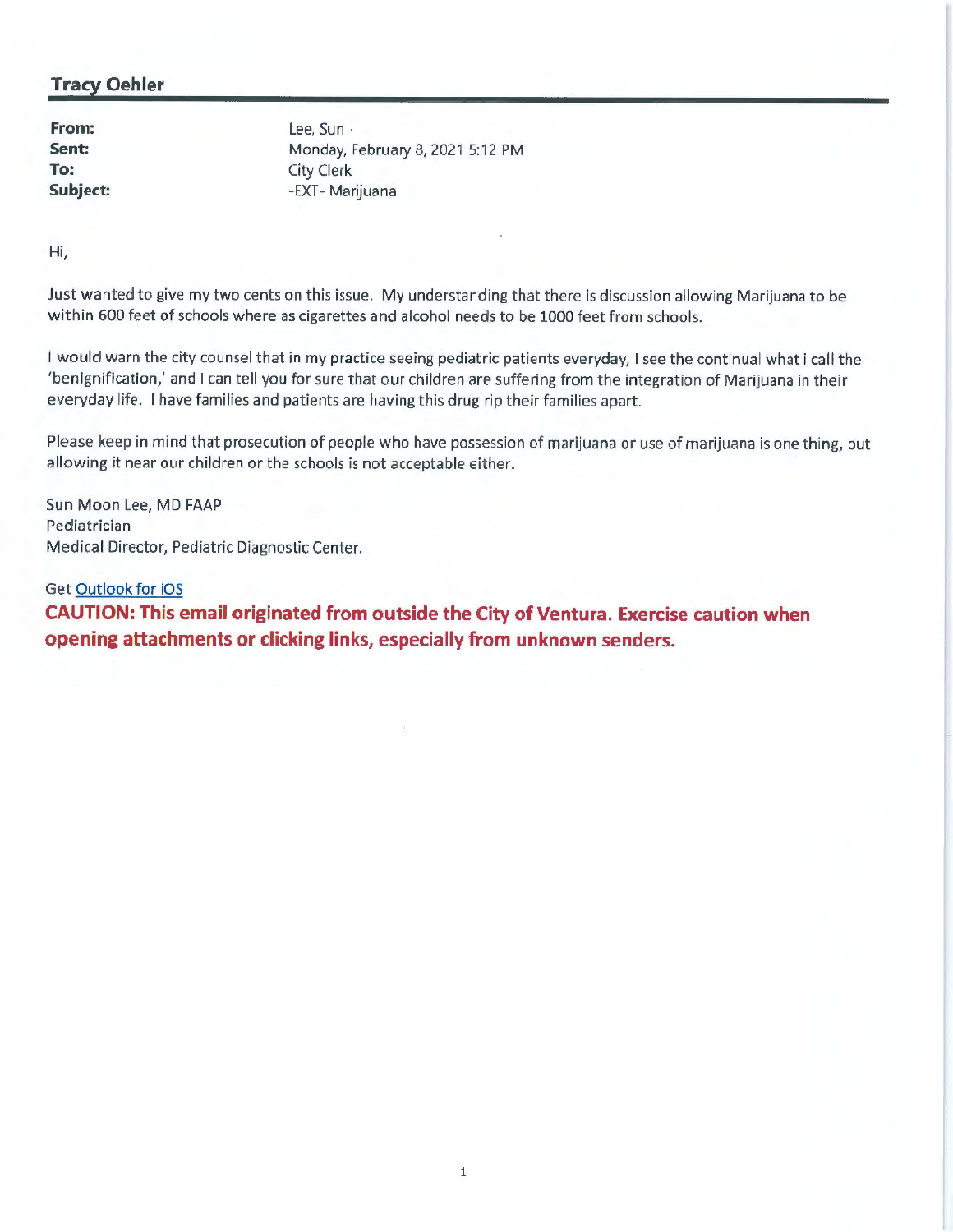#### **Tracy Oehler**

| From:    | noreply@cityofventura.ca.gov                     |
|----------|--------------------------------------------------|
| Sent:    | Monday, February 8, 2021 5:40 PM                 |
| To:      | City Clerk                                       |
| Subject: | -EXT- Online Form Submittal: Public Comment Form |

#### **Public Comment Form**

#### Disclosure:

Providing your name/contact information is optional to participate in a Public Meeting. However by providing, it will allow staff to follow-up with you on your item. All emails submitted to any Legislative Body are Public Records. Copies of forms submitted are posted online, with name and contact information redacted. You may only submit one comment form per agenda item. You may submit more than one form per agenda to address additional topics.

#### Submission Deadlines:

Submit your Comment Form at least 2 hours prior to the scheduled/posted start time of the meeting, as stated on the posted Agenda. If submitting a comment during a meeting, please submit before the Agenda Item concludes, during a Live Meeting, to be considered part of the record. Select the Legislative/Hearing Body below to ensure your comment is emailed to the correct body.

| Name                                      | C Street Ventura LLC                                                                                                                                                                                                                                                                                                                                                                         |
|-------------------------------------------|----------------------------------------------------------------------------------------------------------------------------------------------------------------------------------------------------------------------------------------------------------------------------------------------------------------------------------------------------------------------------------------------|
| Address                                   | Field not completed.                                                                                                                                                                                                                                                                                                                                                                         |
| <b>Phone Number</b>                       | Field not completed.                                                                                                                                                                                                                                                                                                                                                                         |
| <b>Email Address</b>                      | Field not completed.                                                                                                                                                                                                                                                                                                                                                                         |
| Select Legislative/Hearing<br><b>Body</b> | <b>City Council</b>                                                                                                                                                                                                                                                                                                                                                                          |
| <b>Meeting Date</b>                       | 2/8/2021                                                                                                                                                                                                                                                                                                                                                                                     |
| Select a Topic:                           | Agenda Item Number/Topic                                                                                                                                                                                                                                                                                                                                                                     |
| Agenda Item Number/Topic                  | 12A Adoption of Cannabis Ordniance                                                                                                                                                                                                                                                                                                                                                           |
| Recommendation                            | <b>Support Recommendation</b>                                                                                                                                                                                                                                                                                                                                                                |
| <b>Written Comments</b>                   | As a member of the community, we are in support of the<br>recommendation to Adopt a responsible Cannabis Ordinance.<br>This community will benefit from the tax dollars that are already<br>going through with no ability to enhance the city. As the state<br>has already legalized the commercial sale, now illicit cannabis<br>businesses can disappear along with the sale of minors and |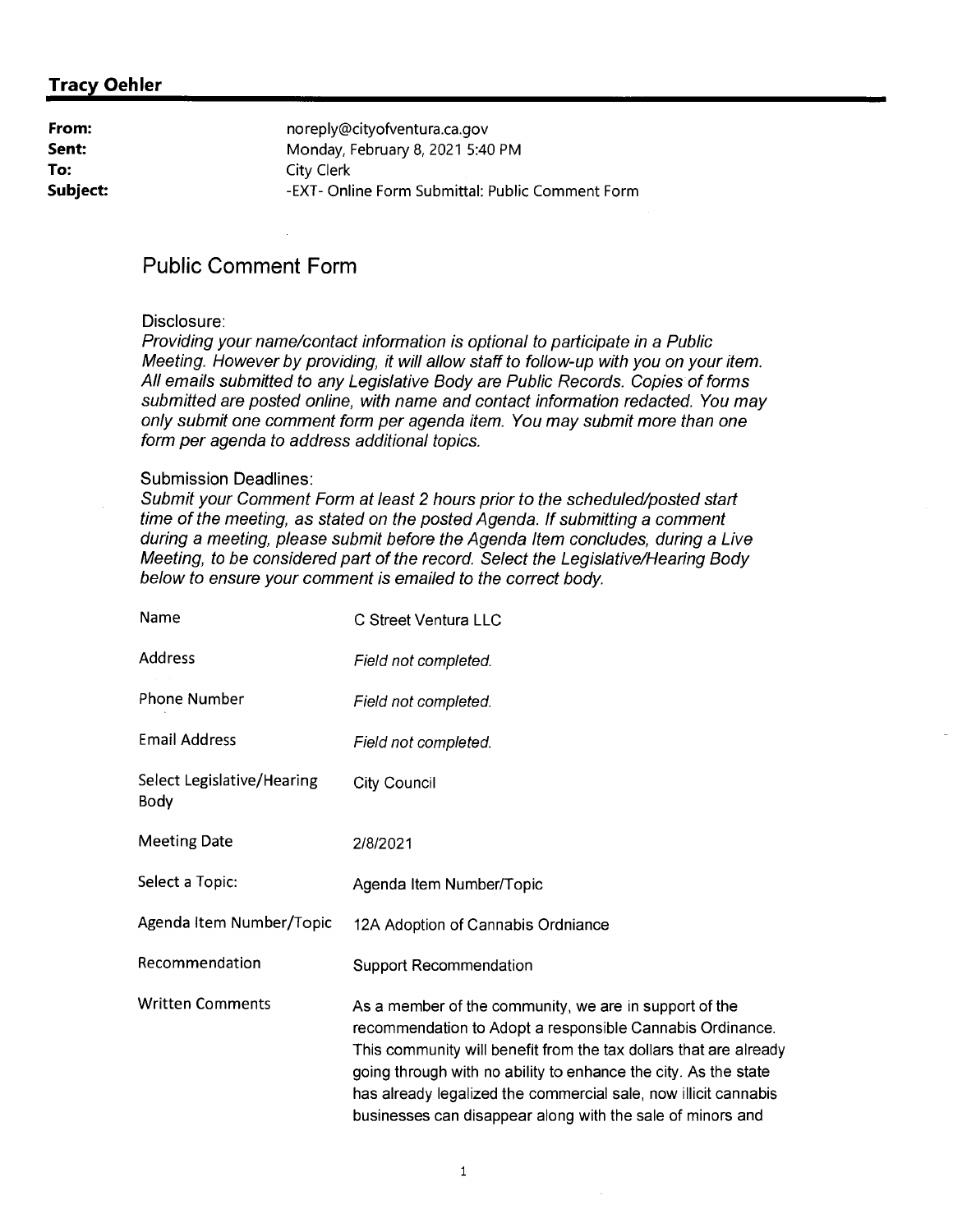violence. We will be support all members of this city in opposition and support, to participate in a Cannabis program that can regulate responsibly and protect citizens. - C Street Ventura

Upload Files

Field not completed.

Email not displaying correctly? View it in your browser.

**CAUTION: This email originated from outside the City of Ventura. Exercise caution when opening attachments or clicking links, especially from unknown senders.**